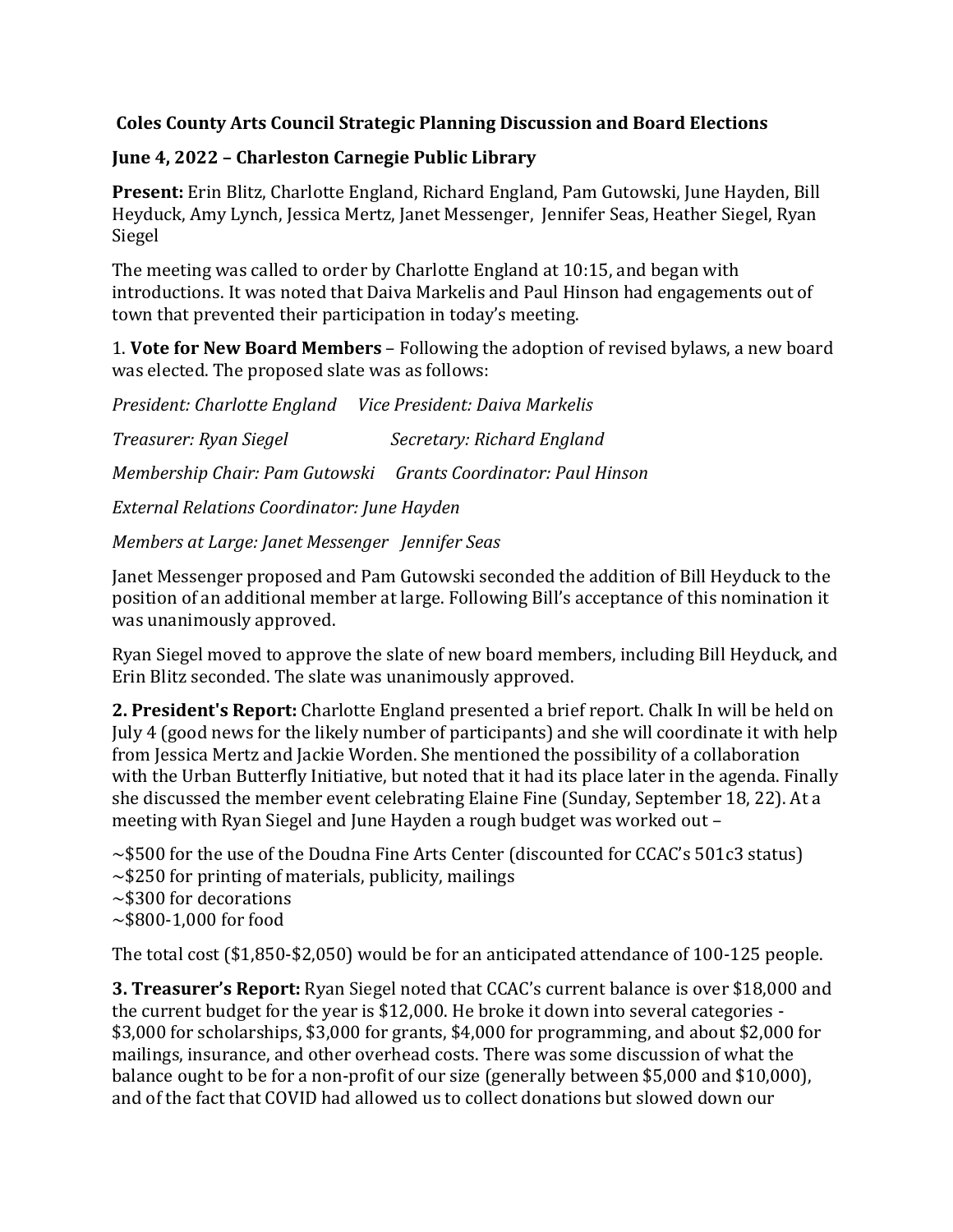spending. Approximately \$2,000 of the CCAC's accounts belong to the Past Forward writing group (from sales of their books and other donations).

**4. Membership Chair's Report**: Pam Gutowski noted that the invitation to members to join had been sent out with the spring newsletter on May 10, 2022, and that as of June  $3<sup>rd</sup>$ , 36 members had renewed their membership, with a total of \$4,385 being collected in support. In addition, she mentioned that donations in memory of Debbie Kidwell, a former CCAC board member, had totaled \$2,455. Charlotte noted that these donations should be earmarked for projects in Debbie's memory, perhaps honoring her dedication to arts programs for children.

**5. Discussion of New Scholarship Program Directions**: Richard England noted that scholarships had traditionally been awarded to middle and high school students for art summer camps. Music scholarships were awarded through a competitive recital process, which was well established, but did not consider financial need. Scholarships for other art camps were available, but historically (even pre-pandemic) it was difficult to get any applications.

This year we aimed to recast scholarships for students attending summer camps so that they addressed financial need. We had been contacted by the organizers of EIU's music camp to see if we could help some needy students, and had voted to work directly with them to award \$1500 in scholarships to students identified by the camp organizers. We will be approaching the organizers of other EIU arts camps to see if we can make a similar arrangement (though for lesser amounts).

Given that in past years we have budgeted more in scholarships than we are able to award to summer camp attendees, and given strong member support for scholarships, we would like to offer at least one university / college scholarship for Coles County students attending EIU or Lake Land College and taking an arts degree. Our current plan is to award at least one scholarship for a student up to the cost of tuition for a particular class (over \$800 for an EIU 3-credit course) but no less than \$250. A deadline for applications of August 1 would leave time to make the award before the beginning of the fall semester, but late enough to prioritize summer camp scholarships. The materials for the award would include a description of the class in question, a written statement about the importance of the arts to the student's personal or academic development, and a note about financial need.

In discussion it was agreed that is was important to consider financial need and there was general agreement that working directly with camp organizers could help ensure that scholarship funds were being well used.

In discussing ways to ensure funds were helping children, Heather Siegel mentioned the "Art from Here" project, which supplies stipends to students and teachers for art supplies, and which results in a show of children's art. Jennifer Seas noted that such a show is currently on display at the Tarble Art Center. It was suggested that the CCAC might partner with other funding organizations to support this or similar projects.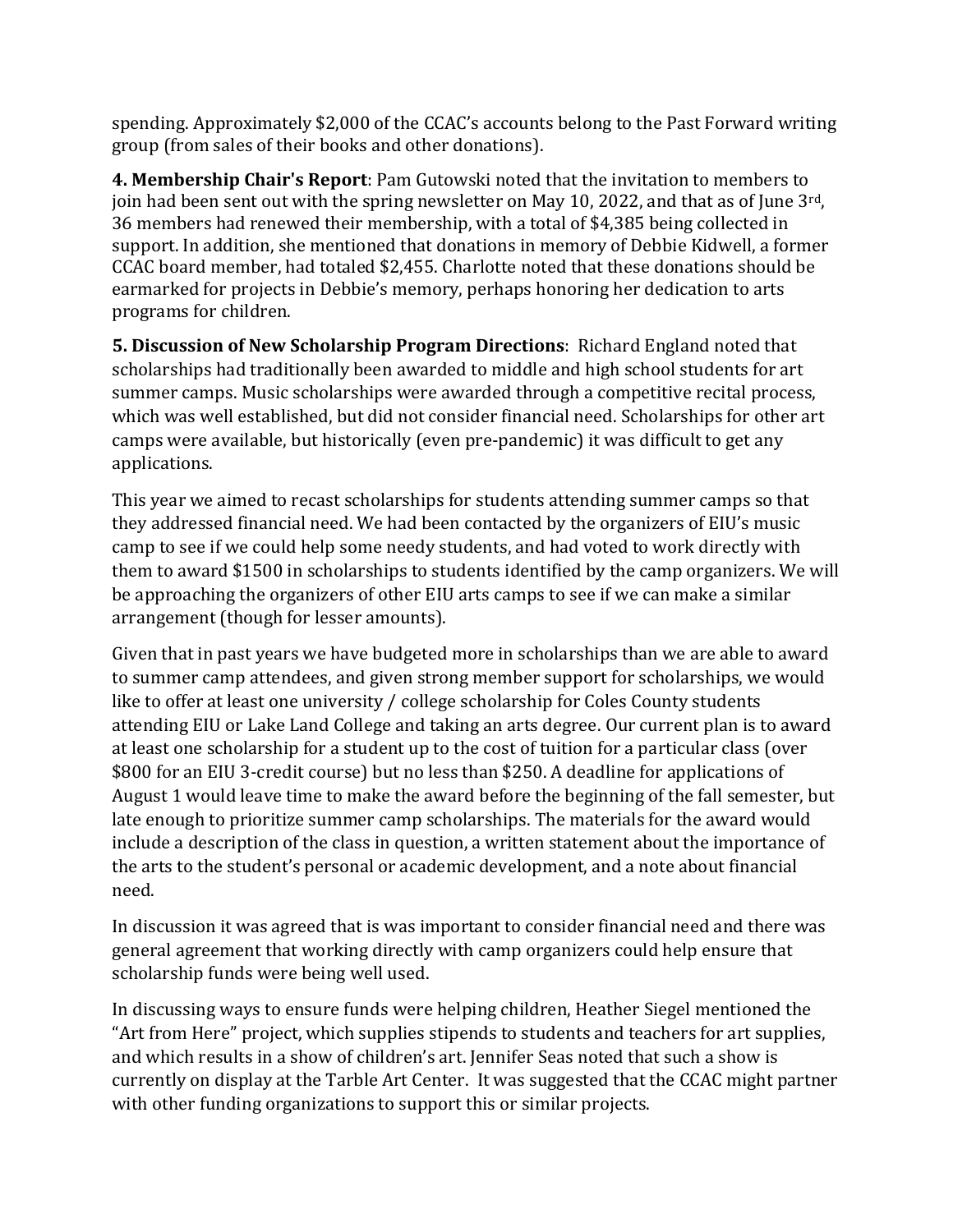**6. Discussion of New Urban Butterfly Initiative Art Project**: Charlotte England described a proposal to create a community art project with different avenues of participation for people of varied talents and ages and to foster cooperation with the Urban Butterfly Initiative and environmentally minded groups like Grand Prairie Friends. The project would have at least two parts –

a. A call for works of art, any medium, on a butterfly or "pollinators and native plants" theme to be created this summer and fall for inclusion in a show next winter or early spring as people are gearing up for gardening season. The show could go up at Douglas Hart and possibly visit the Link Gallery in Paris or another local art space.

b. The creation of an image bank of photographs taken by community members and shared for possible inclusion in a "quilt" collage celebrating pollinators and the butterfly plantings locally and in people's own gardens. She presented a sample of this kind of collage, in a fence rail pattern, decorated with hand-dyed papers and featuring photographs of flowers and pollinators taken from her own garden: this was much admired. Since Paul Switzer does a regular butterfly blitz in July and some members regularly photograph birds and butterflies, we should get enough pictures to make something work.

Charlotte briefly presented an approximate budget. The sample quilt collage cost about . \$65.00 in photo printing and materials. A larger piece or pieces (depending on the response) could run \$150.00 - \$200.00. There would also be costs associated with sending calls for entries and running a show (postage, printing, etc. – perhaps up to \$150.00). In addition to a budget, there would also need to be a committee of individuals willing to help with the creation of the artwork and organizing the show.

There was some discussion of additional related projects that might arise from this:

-a fabric quilt that could be created, and then raffled off to raise funds

- a quilt project for children in grades 3-4 could be created with an environmental education piece for children

- other collages could be created with participation from local art students drawing or painting images instead of (or in addition to) making photographs.

- Jessica Mertz noted that the Walldogs, a group of muralists, might be organized to paint one or more murals along a butterfly related theme. Bill Heyduck noted that Scott Lindley, a Walldog organizer, is an EIU alumnus based in Mount Pulaski, IL. Jessica said that she would look into this.

- Jennifer Seas noted that given the timeline there might be tie-ins to an artist in residence coming to the Tarble next year. This artist is interested in the land and native plants, and so perhaps there could be some related programming.

Jennifer Seas moved that the CCAC support this initiative, with a budget of \$500, and the motion was seconded by June Hayden. The motion passed unanimously.